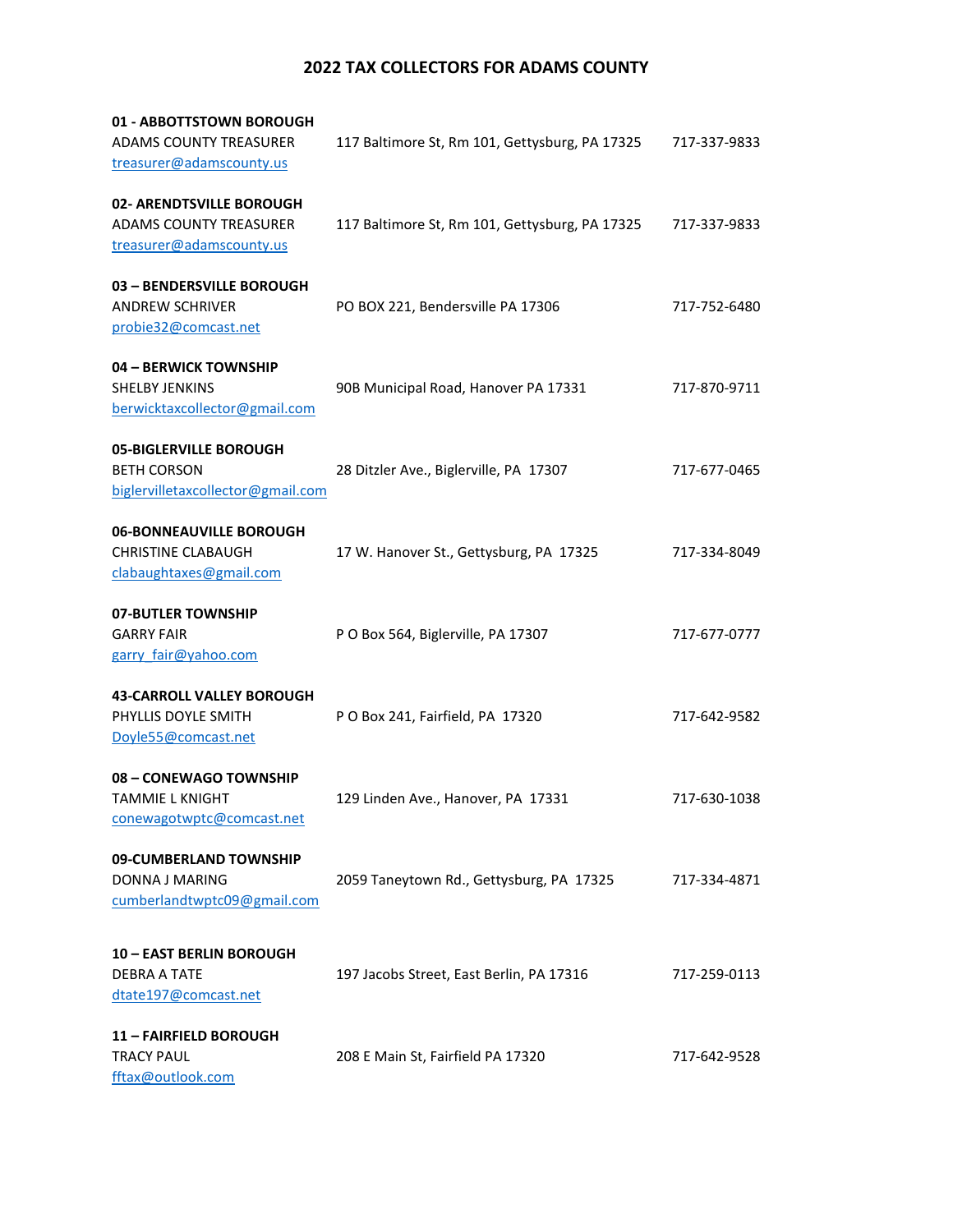## **2022 TAX COLLECTORS FOR ADAMS COUNTY**

| <b>12-FRANKLIN TOWNSHIP</b>         |                                           |              |
|-------------------------------------|-------------------------------------------|--------------|
| <b>JAMIE GEBHART</b>                | 863 Old Route 30, Orrtanna PA 17353       | 717-321-5212 |
| jgebhart104@yahoo.com               |                                           |              |
| 13 - FREEDOM TOWNSHIP               |                                           |              |
| KIMBERLY K BECKETT                  | 596 Middle Creek Rd., Fairfield, PA 17320 | 717-778-8388 |
| kimtaxcoll@gmail.com                |                                           |              |
| <b>15 - GERMANY TOWNSHIP</b>        |                                           |              |
| KATHLEEN FERGUSON                   | 6211 Baltimore Pike, Littlestown PA 17340 | 717-515-2370 |
| taxcollector.germanytwp@gmail.com   |                                           |              |
| <b>16 - GETTYSBURG BOROUGH</b>      |                                           |              |
| <b>LISA ANGSTADT</b>                | PO Box 4625, Gettysburg, PA 17325         | 717-334-9450 |
| gburgborotc@gmail.com               |                                           |              |
| <b>17 - HAMILTON TOWNSHIP</b>       |                                           |              |
| <b>DORRY M LONG</b>                 | 1375 Pine Run Rd., Abbottstown, PA 17301  | 717-259-0285 |
| hamiltontwptc@comcast.net           |                                           |              |
| <b>18-19 - HAMILTONBAN TOWNSHIP</b> |                                           |              |
| PAMELA WIEHAGEN                     | P O Box 183, Fairfield, PA 17320          | 717-642-6656 |
| taxcollectorpam@gmail.com           |                                           |              |
| 20-21 - HIGHLAND TOWNSHIP           |                                           |              |
| <b>SUSAN M FORSYTHE</b>             | 745 Knoxlyn Road, Gettysburg, PA 17325    | 717-334-5472 |
| foruph@comcast.net                  |                                           |              |
| <b>22 - HUNTINGTON TOWNSHIP</b>     |                                           |              |
| ROXEY SAUBLE                        | 247 Willow Ln., York Springs, PA 17372    | 717-528-4531 |
| huntingtontaxes@gmail.com           |                                           |              |
| 23-24 - LATIMORE TOWNSHIP           |                                           |              |
| SUSAN M GRAGG                       | PO Box 185, York Springs, PA 17372        | 717-528-8390 |
| latimoretc@outlook.com              |                                           |              |
| 25-26 - LIBERTY TOWNSHIP            |                                           |              |
| <b>JESSICA LILKO</b>                | 39 Topper Rd., Fairfield, PA 17320        | 717-642-1253 |
| taxcollector@libertytownshippa.org  |                                           |              |
| <b>27 - LITTLESTOWN BOROUGH</b>     |                                           |              |
| <b>STACEY MOTTER</b>                | 33 W Myrtle St., Littlestown, PA 17340    | 717-359-8328 |
| sspjmott@centurylink.net            |                                           |              |
| <b>28 - MCSHERRYSTOWN BOROUGH</b>   |                                           |              |
| LYNN WEAVER                         | 115 N Second St., McSherrystown, PA 17344 | 717-698-3921 |
| lynnweavercollector@outlook.com     |                                           |              |